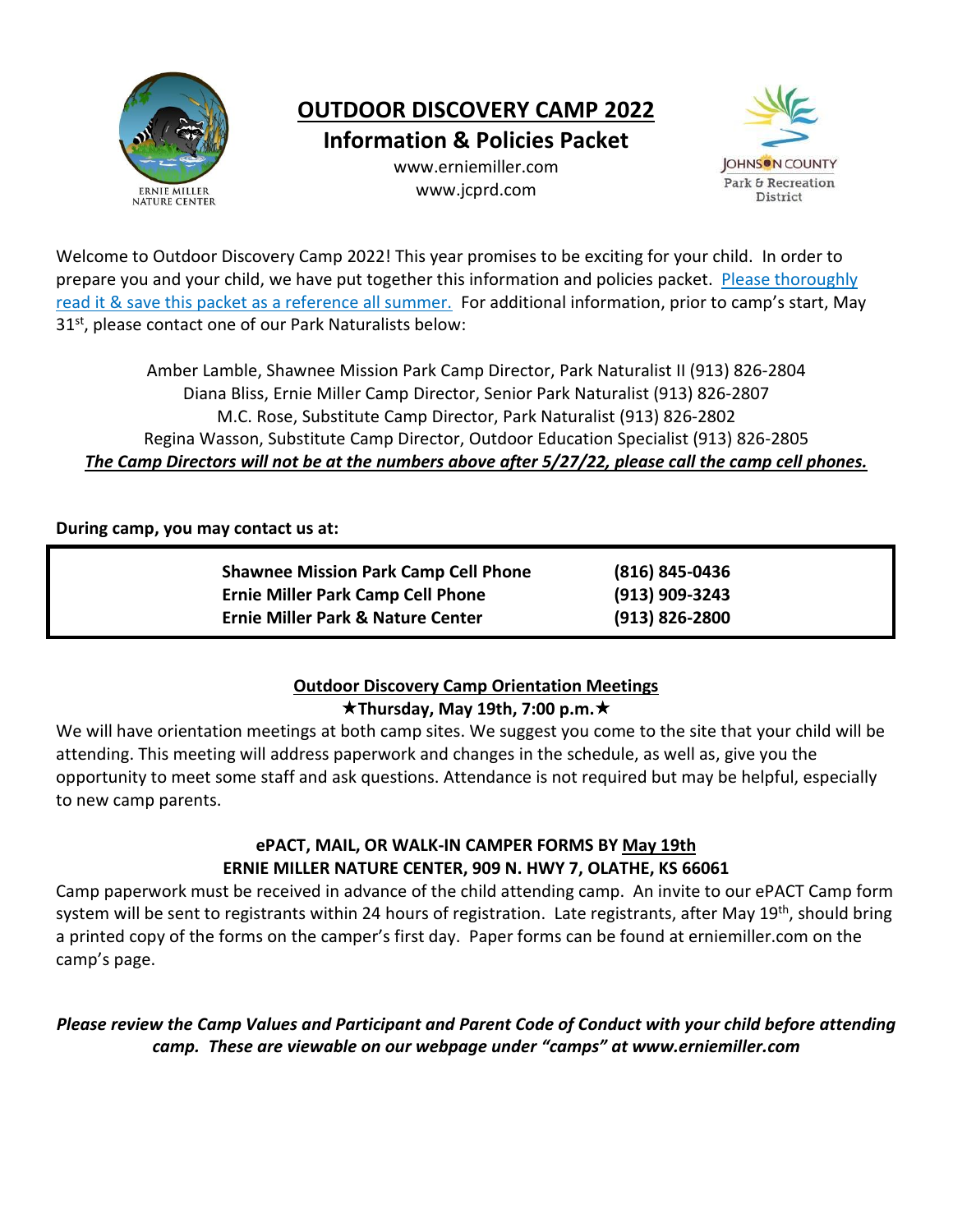

# **OUTDOOR DISCOVERY CAMP POLICY STATEMENT**



Johnson County Park and Recreation District is an equal opportunity employer and service provider.

#### **MISSION STATEMENT**

To provide children with a safe and enjoyable outdoor experience that builds positive connections with nature, with cultural heritage, and with each other.

#### **REGISTRATION**

All children must be pre-registered. Full payment is due upon registration.

#### **CHILDCARE TAX ID#**

The tax ID# for your income tax is 48-6090320. If you require additional receipts, call Registration at (913) 831-3359 or login to your registration account on www.jcprd.com.

#### **REFUND POLICY**

**Refunds will be granted for camps with the keywords Nature & Science only when ALL of the following conditions are met.**

- A replacement must be available from our wait list or you must find a replacement.
- A written request must be received two weeks in advance of the camp week. [Email](mailto:registration@jocogov.org) request accepted.
- Each request must state the reason for the withdrawal.
- These may be e-mailed to registration@jocogov.org or faxed to (913) 831-6336. NO PHONE REQUESTS.
- EACH CANCELED WEEK IS SUBJECT TO A \$15 PROCESSING FEE TO BE DEDUCTED FROM THE REFUND AMOUNT. Please allow 2 to 3 weeks to receive any refunds.

#### **ADA REQUESTS**

JCPRD is committed to making reasonable accommodations as required by the Americans with Disabilities Act. Written requests must be made two weeks or ten working days prior to the start of the program.

#### **CAMPER TO STAFF RATIO**

Our camp is designed for a 10 to 1 camper-to-staff ratio during scheduled activities. This camp is held primarily outdoors. Many of the activities we participate in are deemed by the Kansas Department of Health and Environment as high risk. We frequently travel to and from activity sites by bus. Therefore, this camp may not be the right fit for every child. If you need help in determining whether this camp is right for your child, contact Camp Directors, Amber Lamble (913) 826-2804 for Shawnee Mission Park or Diana Bliss (913) 826-2807 for Ernie Miller Park.

#### **REQUIRED PAPERWORK**

1. Camp forms are due by May 19<sup>th</sup> by ePACT, mail, or walk-in. (If registered after May 19<sup>th</sup>, a printed copy of the forms must be turned in on the camper's first day. Printable forms can be found at erniemiller.com on the camp's page.) Paperwork must be turned in prior to child attending camp.

2. State law prohibits your child from attending camp without these forms:

- *Authorization for Emergency Medical Care:* Be certain to sign and date; notarization is not required.
- *Health History***:** If your child has not attended a public or accredited non-public school in Kansas, Missouri or Oklahoma, you will need to provide a record of immunizations.

3. *High Risk Activities and Authorizations Form*: The following activities have been deemed high risk by the Kansas Department of Health and Environment: archery, BB gun riflery, slingshots, challenge course, swimming, hiking, pedal boating, canoeing, kayaking, fishing, and stream hiking. Written parental permission is required for children to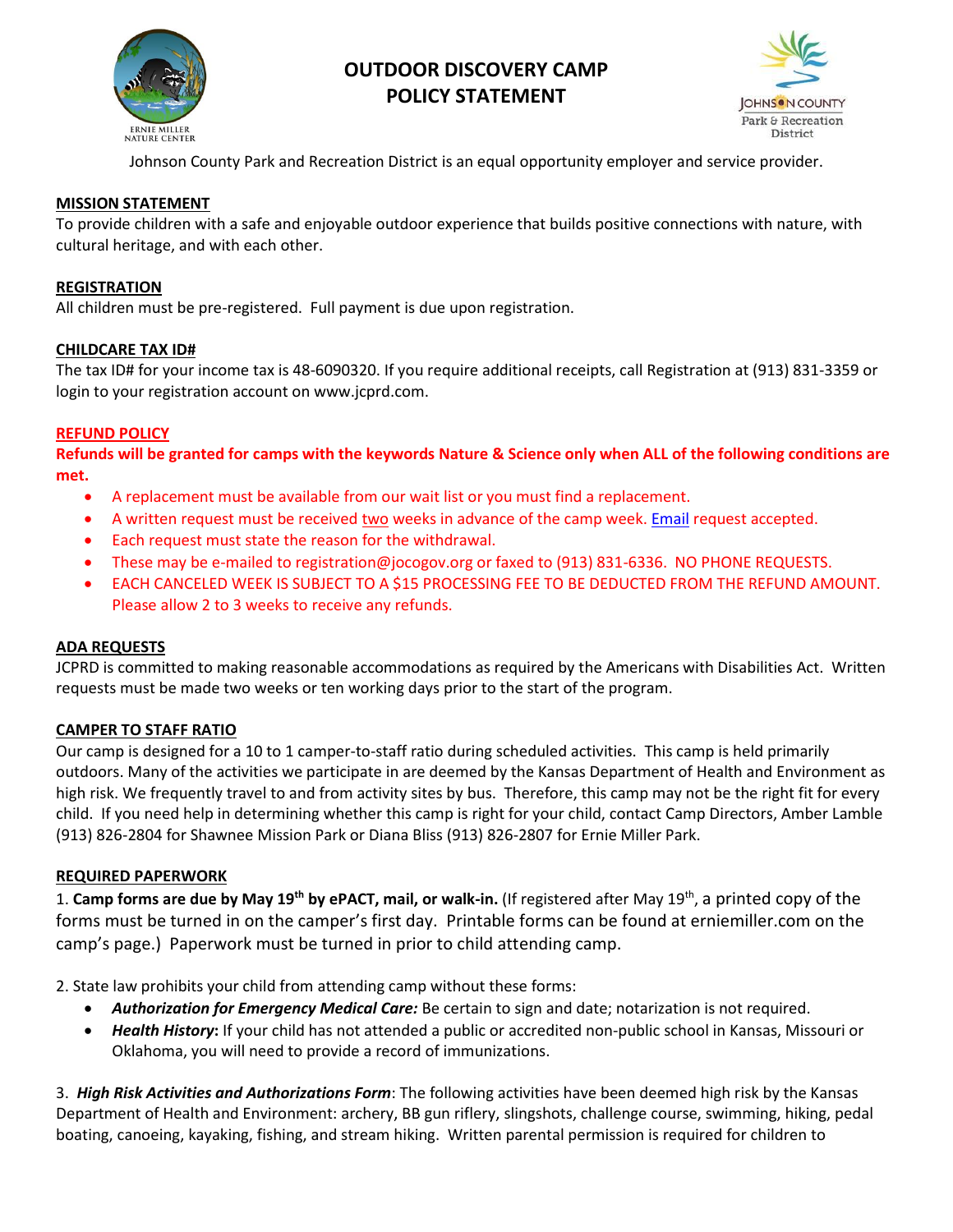participate in these activities: to apply sunscreen and bug spray, and to be transported by the camp. **Children will not be allowed to participate in these activities without a parent's signature.**

4. *JCPRD Youth Camp Form/Personal Data Sheet:* The personal data sheet completed in ePACT gives us additional information about your child that is not already listed on the Health History form.

5. Children will not be discharged to anyone not previously authorized by the parent in writing. This may be indicated on the *Youth Camp Form/Personal Data Sheet*. All children must be picked up by an adult. Parents must park and walk to the facility for pick up and drop off their child. **Photo Identification will be required until authorized party is recognized. Always be prepared to present photo identification at time of pick-up.** 

6. *Weekly Signatures*: You (or authorized adult) are required to sign your child in and out daily. Additionally, you may be asked to sign a permission form for field trips on a weekly basis. If parent/guardian is not present, please provide a written statement authorizing another party to sign the form.

*\*Additional paperwork may be necessary if your child is also participating in an Ernie Miller Nature Center specialty camp.* 

## **CONFIDENTIALITY STATEMENT**

All contents of children's files will be kept confidential. File contents cannot be duplicated, distributed, discussed, and/or viewed by anyone other than the custodial parent/guardian, program staff, law enforcement officers, KDHE designee, and emergency medical personnel. Custodial parent/guardian reserves the right to make their children's records available to designated parties through written permission. Documents can be released only to custodial parent/guardian and SRS child protection agency representatives. Release under any other circumstances must be mandated by court order.

## **MEDICATIONS**

If your child must take medicine during camp, you are required to sign an *Authorization for Self-Administration of Medication* form, giving complete instructions. Camp staff will have this form available. Medicine must be in its original Rx container. **Children are not allowed to carry the medication in their backpacks.**

## **ILLNESS**

Participants will not be allowed to attend when suffering from any communicable disease. Guidelines provided by the Johnson County Health Department will be observed. The Camp Director shall exercise discretion in determining if a child seems well enough to resume normal participation. A note explaining illness and any applicable doctor's notes should be brought when the child returns to camp. Parents must report to the Camp Director any exposure to a communicable disease.

#### **SCHEDULE**

1. **Remember, children are not to be dropped off before 7:00 a.m. For the safety of your child, make sure a counselor is present when dropping off your child.** From 9:00 a.m. to 4:00 p.m. children will be engaged in program activities. For working parents, staff will be at the site at **7:00 a.m**. until **5:30 p.m**. at no additional charge. If your child needs to be picked up before 4:00 p.m., please let the Camp Director know in advance. If a child is dropped off or picked up between the hours of 9:00 a.m. and 4:00 p.m. it is the parent's responsibility to come to the location of camp activity, e.g., pool, beach, field trip.

\*\*You may also find out about schedule changes for both camps by calling Ernie Miller Nature Center at (913) 826-2800, 9:00 a.m. until 5:00 p.m. If weather looks doubtful, please send a raincoat, poncho, and /or sweatshirt.\*\*

2. *Late Charge*: We realize that under some circumstances, lateness cannot be avoided; however, **a late charge, paid by cash or check, of \$1.00 per minute per child past 5:30 p.m**. will be assessed to parents for after-hours care.